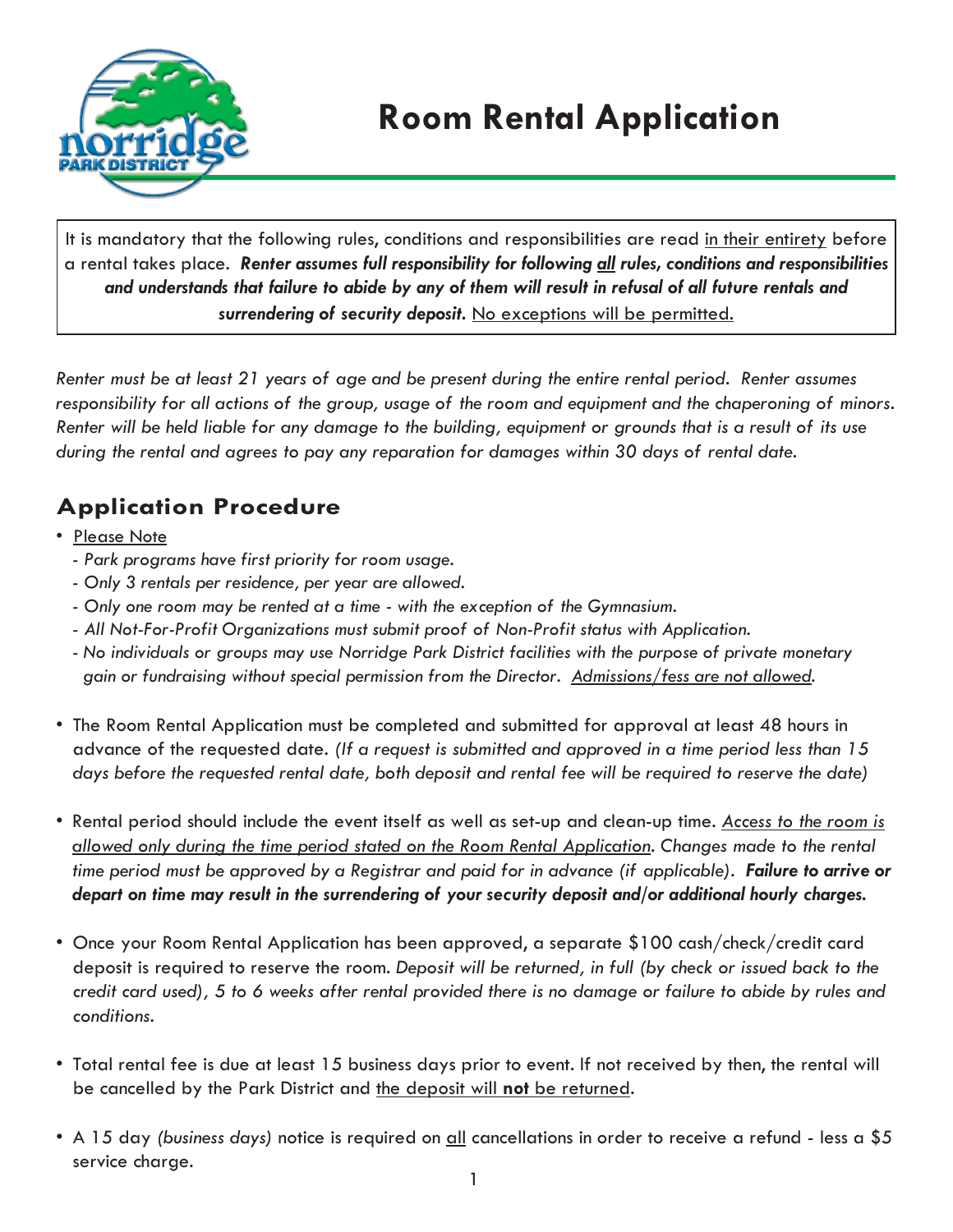## **Rules, Conditions & Responsibilities**

- Vehicles are **NOT** allowed on Park pathways or grass areas under **ANY** circumstances.
	- *A cart is available for your use in transporting supplies to the building.*
	- *If you cater in food or supplies, please notify the vendor in advance of the Park's prohibition of any vehicles on Park pathways or grass areas. You will be held responsible for their failure to adhere to Park rules.*
- Smoke/fog machines are **NOT** permitted. *These machines will set off the fire alarm and in addition to Park penalties, a fine may be imposed on you by the police and/or fire department.*
- *•* No open or closed flames *except sternos and birthday candles*  may be used in any Park District building. *Please remember that if the fire alarm goes off due to birthday candles or sterno mishaps, you will lose your security deposit and may have an additional fine imposed on you by the police and/or fire department.*
- *•* Alcoholic beverages are **prohibited**. *Evidence of alcohol will result in loss of deposit and immediate termination of rental.*
- *• Smoking is* **NOT** *permitted in the building.*
- *•* Acts of gambling are **NOT** permitted on Park District property.
- Renters may not store equipment or supplies in any Park District facility. All materials and equipment brought by the renter must be removed promptly at the conclusion of their rental. *The Park District will not assume responsibility for lost and/or damaged personal property.*
- Renter assumes responsibility for restoring room *(and any related Park District property)* to **its original condition**. This means cleaning up trash and dishes, washing debris off of chairs, tables, counters, appliances, etc. and performing any other related tasks of this nature in order to restore the room to the condition in which it was found. **Your deposit will be kept if this is not adhered to.**
- **•** Grease, oil, food remnants, etc. should not be disposed of in the sink. Lined garbage cans are placed in the room for disposal of all items.
- To protect counters and tables, pot-holders or other like items should be used under hot pots, trays, dishes, etc.

#### **\*\*\*Norridge Park District COVID Guidelines\*\*\***

All rental parties must adhere to guidelines, standards, polices and regulations as outlined in the Renter Information Sheets. Failure to comply will rental deposit not being refunded, and the retnal client maybe charged additional fees.

\* Please Note: The Party Room kitchen has a refrigerator, range and oven, microwave, 60-cup coffee urn and sink. Cooking/eating/serving utensils are NOT provided. It might be helpful to make a list of any items you think you might need to bring with you such as tablecloths, napkins, plates, silverware, cups, ice, etc.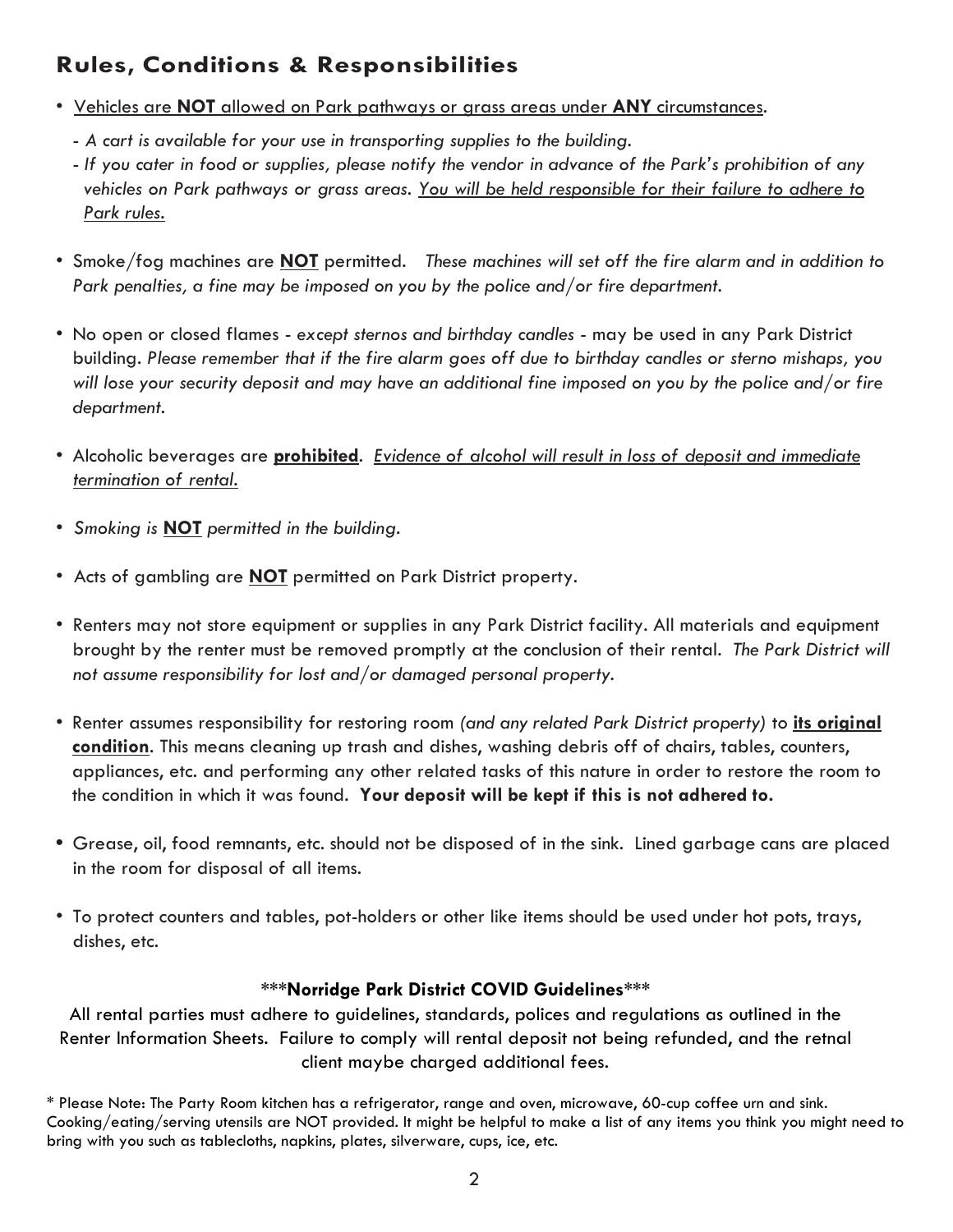| <b>Room Rental Application</b>                                                                                                                                                                                                                                                                                                                                                                                                                                                                                                                                                                                                                                 |                                        | <b>Today's Date:</b> |
|----------------------------------------------------------------------------------------------------------------------------------------------------------------------------------------------------------------------------------------------------------------------------------------------------------------------------------------------------------------------------------------------------------------------------------------------------------------------------------------------------------------------------------------------------------------------------------------------------------------------------------------------------------------|----------------------------------------|----------------------|
| Rental Date Requested: 2008 2010 2010 2010 2010 2010 2011 2012 2020 2021 2021 2022 2023                                                                                                                                                                                                                                                                                                                                                                                                                                                                                                                                                                        |                                        | (circle one)         |
|                                                                                                                                                                                                                                                                                                                                                                                                                                                                                                                                                                                                                                                                |                                        |                      |
|                                                                                                                                                                                                                                                                                                                                                                                                                                                                                                                                                                                                                                                                |                                        |                      |
|                                                                                                                                                                                                                                                                                                                                                                                                                                                                                                                                                                                                                                                                |                                        |                      |
|                                                                                                                                                                                                                                                                                                                                                                                                                                                                                                                                                                                                                                                                |                                        |                      |
|                                                                                                                                                                                                                                                                                                                                                                                                                                                                                                                                                                                                                                                                |                                        |                      |
|                                                                                                                                                                                                                                                                                                                                                                                                                                                                                                                                                                                                                                                                |                                        |                      |
|                                                                                                                                                                                                                                                                                                                                                                                                                                                                                                                                                                                                                                                                |                                        |                      |
|                                                                                                                                                                                                                                                                                                                                                                                                                                                                                                                                                                                                                                                                |                                        |                      |
| Americans with Disabilities Act special needs?__YES __NO If so, please specify: ____________________                                                                                                                                                                                                                                                                                                                                                                                                                                                                                                                                                           |                                        |                      |
| <b>COVID Facility Guidelines</b><br>1. Face coverings are required by all attendees at all times except when in the act of eating or drinking.<br>2. No more than six people may be seated at round table.<br>3. Attendees should maintain social distancing of 6ft at all times.<br>4. The Lessee agrees to provide names and contact information for all attendees of their rental for the<br>purpose of contact tracing if needed by the Norridge Park District.<br>5. The Lessee agrees to follow all federal, state and local laws and regulations.<br>6. The Lessee agrees to comply with DCEO guidance as it pertains to group gatherings and meetings. |                                        |                      |
| <b>Nentral Facilities</b> ————————<br>Please check one                                                                                                                                                                                                                                                                                                                                                                                                                                                                                                                                                                                                         |                                        |                      |
| Party Room with kitchen (max. capacity of 100 people)<br><b>Green Room</b> (max. capacity of 50 people)                                                                                                                                                                                                                                                                                                                                                                                                                                                                                                                                                        | Resident - \$60<br>Non-Resident - \$85 |                      |

*I have read Norridge Park District's rules, conditions and responsibilities and agree to abide by them or risk forfeiture of our room and/or security deposit.*

| Signature of Applicant | Date |
|------------------------|------|
|                        |      |